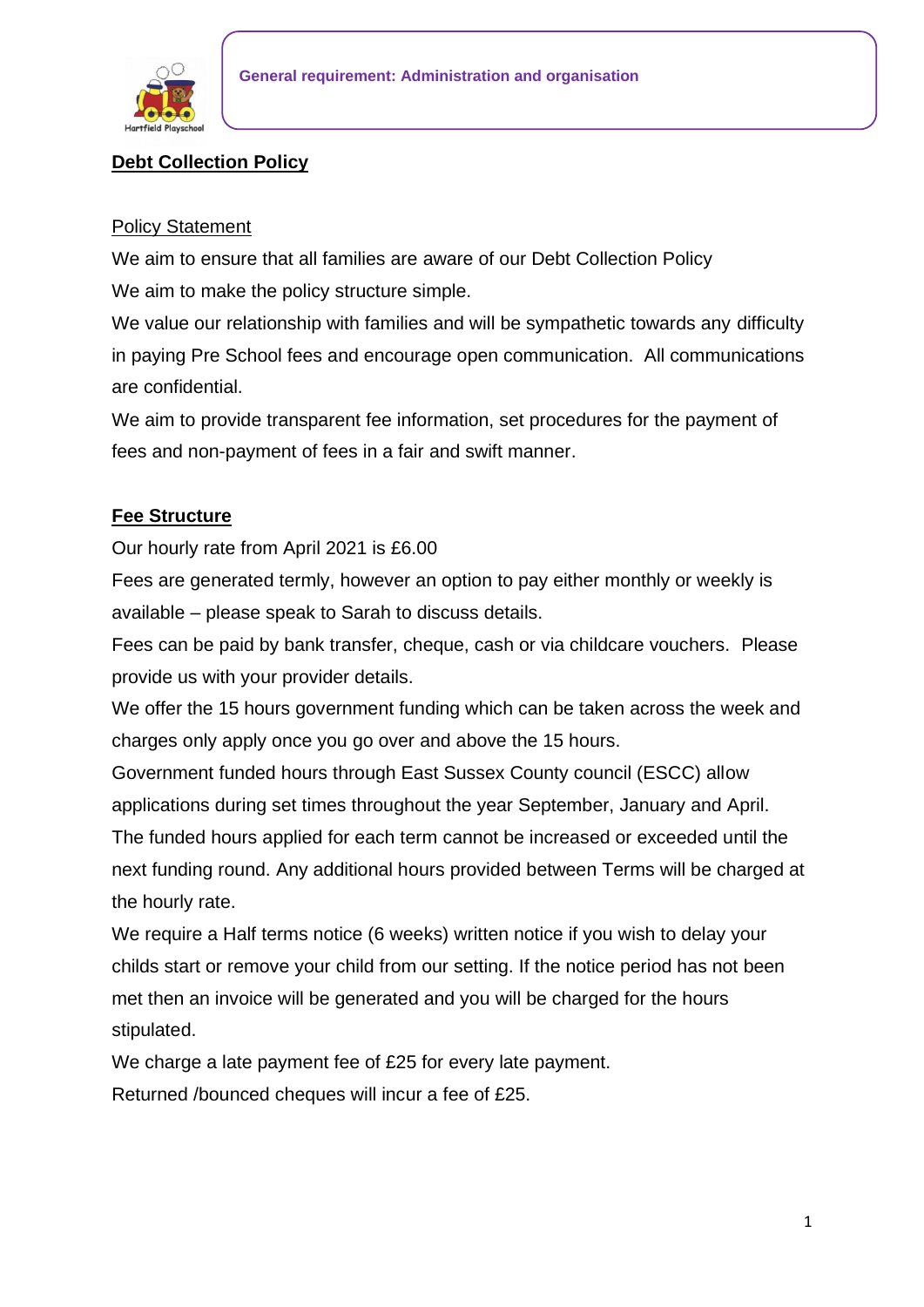

#### **Billing procedure**

Invoices for fees will be issued within the second week of term.

Fees are payable within 7 days.

In the instance of long-term childhood illness and a child is absent for a long period of time, Playschool will decide on case-by-case basis for the fees dues. In the instance of emergency closure, please see our Emergency Closure Policy.

#### **Difficulty with Payments**

Hartfield Playschool aim to work with our families to ensure all avenues for assistance with payments are explored. Families that face financial difficulties should contact the office as early as possible to reach a suitable arrangement for both parties.

Please speak to Sarah at the earliest possibility so that a resolution can be arranged.

### **Debt Collection:**

The Trustees have a duty to ensure the Playschool receives all the fees to which its due.

The Trustees will not write off any debt unless all avenues have been exhausted. A full record will be kept of debts owed to the Playschool for 7 years. This includes all documentation requesting monies.

#### **Procedure:**

Fees are payable within 7 days. After that time an email will be issued stating that payment is outstanding and due immediately. Payment is expected within 7 days of the date of the email.

If fees remain outstanding after this 7 day period and no contact has been made then £25.00 will be added to the outstanding amount.

If your child is attending the setting then their continued place may be at risk.